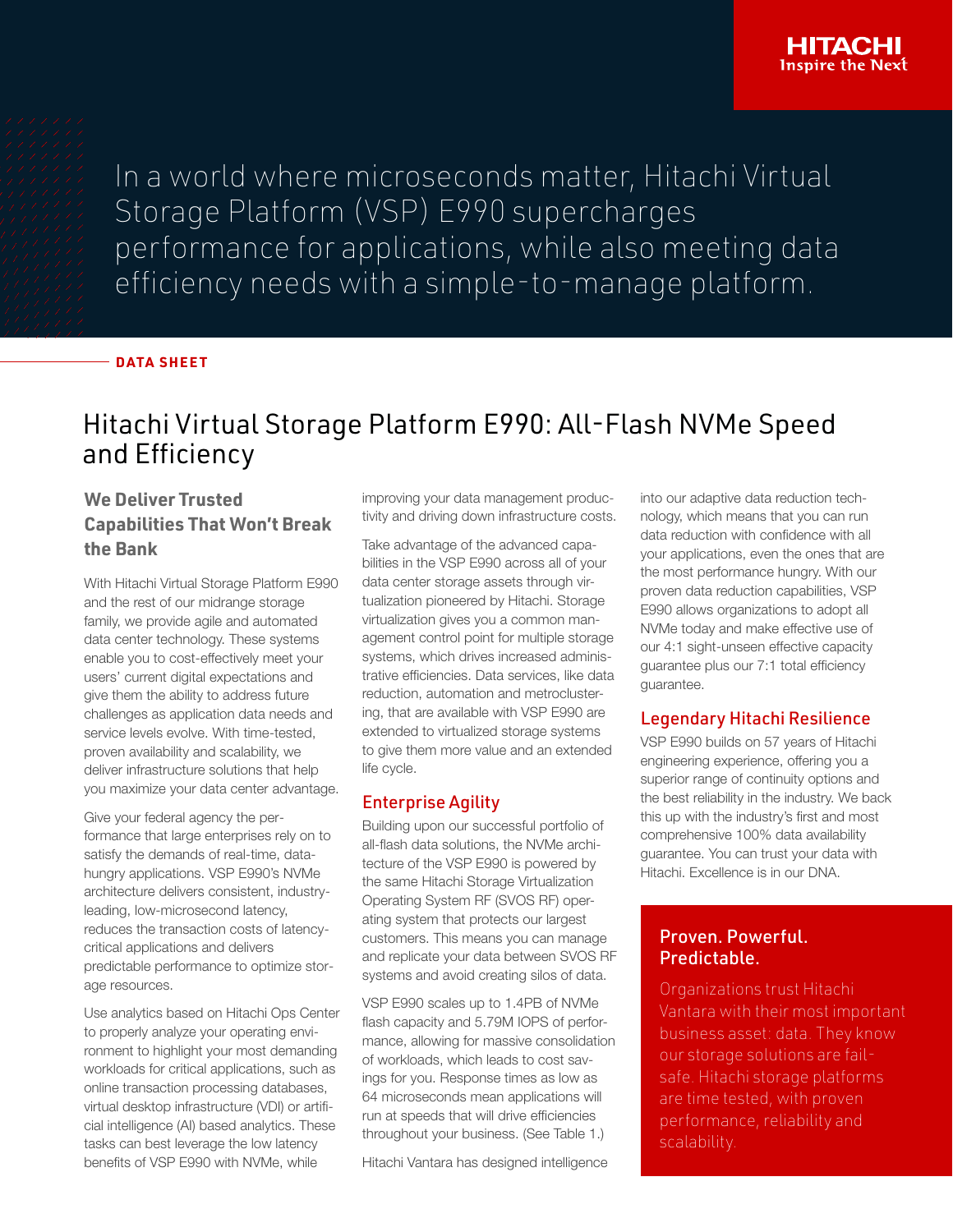Our active-active controller architecture protects your business against local faults and performance issues. Full metroclustering with our global-active device between data centers up to 500km apart gives you peace of mind. Make the most of your investments by replicating to a third data center using Hitachi Universal Replicator software, which offers bidirectional replication. Migrate data from older systems nondisruptively, so operations can continue, nonstop. All the while, you can monitor your system in the cloud via Hitachi Remote Ops, to proactively predict and prevent downtime.

What about your application's business continuity and recovery? VSP E990 is integrated with Hitachi Ops Center Protector, which provides application-aware snapshots, copy data management and instant recovery. Ops Center Protector even delivers continuity in the public cloud, so you can recover from a data disaster in seconds, not hours!

## Artificial Intelligence, Real IT Impact

Simplifying the management, provisioning and performance of data platforms can become a demanding, never-ending cycle. Hitachi Ops Center delivers an AI-operations-based management suite for all Hitachi VSP systems and virtualized storage environments, using the latest AI and machine learning (ML) capabilities to improve IT operations. With integrated configuration, analytics, automation and data protection capabilities, Ops Center simplifies day-to-day administrative, optimization and management orchestration for VSP E990. Your staff can be freed to focus on innovation and tactical business efforts.

Hitachi Ops Center Analyzer uses ML to continuously monitor the entire data path, from virtual machine (VM) to storage, to ensure resources are meeting their required service level agreements (SLAs) for mission-critical applications. If bottleneck issues do arise, Ops Center Analyzer identifies, diagnoses and prescribes

recommended changes to rapidly resolve the issue. The software also offers predictive analytics to streamline complex decision-making for better planning of future storage requirements or to optimize quality of service (QoS).

Management automation is a critical aspect of improving IT operational efficiency. Hitachi Ops Center Automator orchestrates the agile delivery of VSP E990 storage resources to enable a cloudlike, IT-resource delivery model. This approach provides rapid deployment of new infrastructure

resources, based on best practices, and ensures consistent data resiliency policies. Hitachi Ops Center consolidates the number of management tools required to automate resource delivery, lower operating expenditure (opex) costs and deliver greater IT operational efficiencies for VSP E990 storage environments.

#### TABLE 1. HITACHI VIRTUAL STORAGE PLATFORM E990 — SPECIFICATIONS

| <b>Capacity Specifications</b>                           |                                                                 |  |
|----------------------------------------------------------|-----------------------------------------------------------------|--|
| Max. Raw Internal Capacity                               | 1.444PB (15TB NVMe SSD)                                         |  |
| Total Efficiency Guarantee Ratio *                       | Up to $7:1$                                                     |  |
| Data Reduction Guarantee Ratio                           | Up to 4:1 (sight unseen)                                        |  |
| Max. Raw External Capacity                               | <b>287PB</b>                                                    |  |
| Max. Number of Flash Drives,<br><b>Including Spares</b>  | 96                                                              |  |
| <b>Flash Drive Options</b>                               | 1.9TB<br>3.8TB<br>7.6TB<br>15TB                                 |  |
| Max. Expansion Trays                                     | 4 (2U: 24 NVMe SSD)                                             |  |
| <b>Controller Tray Specifications</b>                    |                                                                 |  |
| Performance (IOPS)                                       | 5.8 million                                                     |  |
| Performance (Bandwidth)                                  | 30GB/s                                                          |  |
| <b>Fibre Bandwidth to Host</b>                           | 204,800MB/s                                                     |  |
| <b>Back-End Disk Interface and Links</b>                 | 64 x NVMe                                                       |  |
| Max. Cache                                               | 1,024GiB                                                        |  |
| Max. Host Port Counts                                    | 80 x Fibre Channel, 40 x iSCSI                                  |  |
| <b>Host Interface Types</b>                              | Fibre Channel: 32Gb/s<br>Fibre Channel: 16Gb/s<br>iSCSI: 10Gb/s |  |
| Height<br>Width<br>Depth                                 | 4U, 6.9" (175 mm)<br>19.0" (483 mm)<br>31.8" (809 mm)           |  |
| Max. Weight                                              | 165 lbs (75 kg)                                                 |  |
| <b>Internal Drive Slots</b>                              | N/A                                                             |  |
| <b>Controller Host I/O Expansion Tray Specifications</b> |                                                                 |  |
| Max. Quantity                                            | 1                                                               |  |
| Height<br>Width<br>Depth                                 | 2U, 3.5" (88 mm)<br>19" (483mm)<br>35.2" (892 mm)               |  |
| Max. Weight                                              | 89 lbs (40 kg)                                                  |  |

(continued on next page)